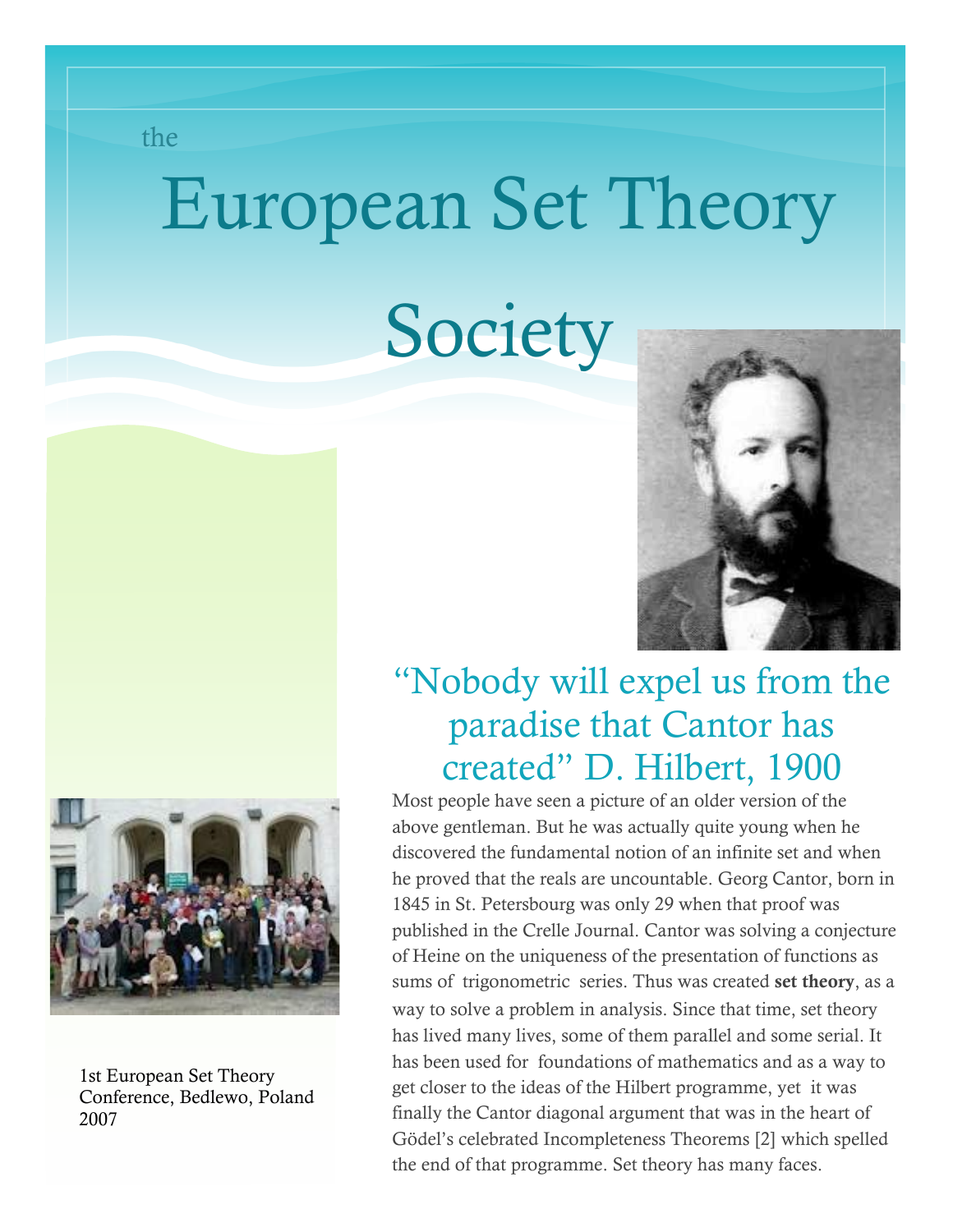### Intradisciplinarity and interdirsciplinarity

*Theorem:* The value of  $2^{\wedge}\aleph_0$  cannot be calculated in ZFC. (P. Cohen 1963, Fields Medal)



Set theory was taken by Hilbert as a paradigm for the foundations of mathematics and it is in this context that were developed the axioms of set theory. The search for such axioms was long and there have been several interesting candidates. The one considered the main stream today is ZFC, the Zermelo-Fraenkel axioms with the axiom of choice. These axioms can express most modern mathematical objects and therefore it is natural that an investigation of such axioms would have consequences on mathematics in general. It is also natural that research into foundation of mathematics would necessarily lead to logical questions, making set theory part of mathematical logic and giving it connections to computer sciences and philosophy. On the other hand, set theory started as a mathematical investigation of infinite sets and in fact is a subject of mathematics, interested in everything that has to do with infinite sets. From the combinatorics of the infinite to graph theory, topology, measure theory, Banach spaces,

> *Theorem:* If  $2^k$ <sup>x</sup><sub>n</sub> $\lt$   $\aleph$ <sub>o</sub> for all n, then  $2^{\wedge}$   $\aleph_{\omega}$  <  $\aleph_{\omega}$ . (S. Shelah 1984, Israel Prize, Bolyai Prize, Wolf Prize)

C\*-algebras, ergodic theory and group theory, set theorists have over the years not only collaborated and contributed to all these branches of mathematics, but have often been instrumental in developing whole subfields of other fields of mathematics. A recent example is the flourishing subject of nonseparable Banach spaces where major questions have been solved using set theory. Set theory has its own ground as well, large cardinals, inner model theory, forcing axioms and the theory of forcing. If there is a simple phrase to describe set theory, it is the study of the infinite.

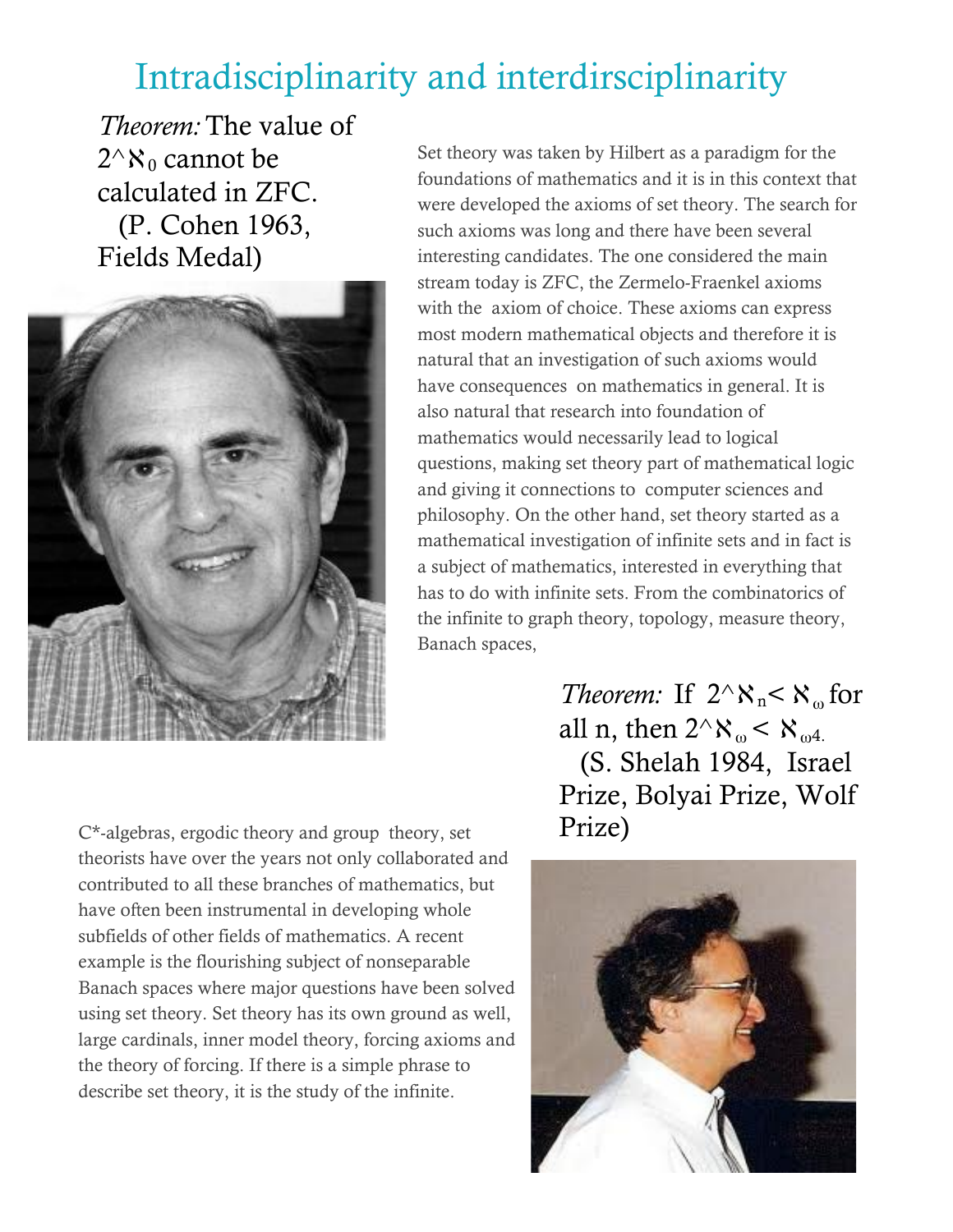#### Set theory and Europe

There were good times, there were bad times. From the beginning, set theory was loved by some (Mittag-Leffler, Hilbert ) and hated by some others (Kronecker). Questions were asked in set theory that literally drove people mad (such as the famous Continuum Hypothesis of Cantor, that stated every infinite subset of the reals is either bijective with **N** or with **R**, hence  $2^{\wedge}$   $\aleph_0$  =  $\aleph_1$ . Set theory was being developed fast in Germany first of all and then Czechoslovakia, France , Italy, Hungary Poland, Russia, Yugoslavia and elsewhere in



Europe. In some countries this was a strategic development, such as in Poland where the young Polish state between the two wars actively helped build the Polish School of Mathematics, led by a mixture of set theory, topology and measure theory published in the celebrated *Fundamenta Mathematicae.* As is the case with the rest of the mathematical community, the events leading and during the second world war damaged the set-theoretic community to a terrible extent, with many of our colleagues dying in concentration camps or choosing to end their own life. Escaping the ruins of what has once been, new strong set theoretic communities emerged, in Israel and in the United States. Fraenkel of ZFC moved to Israel (then British Palestine) from Germany and started

#### Abraham Fraenkel

the celebrated Israeli School of Set Theory. John Von Neuman, Stanislaw Ulam and many others moved to the United States and started the equally celebrated USA School. Many set theorists did remain in Europe and continued developing their subject. The postwar years were marked by the unavailability of personal contact or even published work between mathematicians in the Eastern and in the Western block. In set theory we were lucky to have that flying mathematician and enthusiast, Paul Erdös who was the messenger between these two worlds.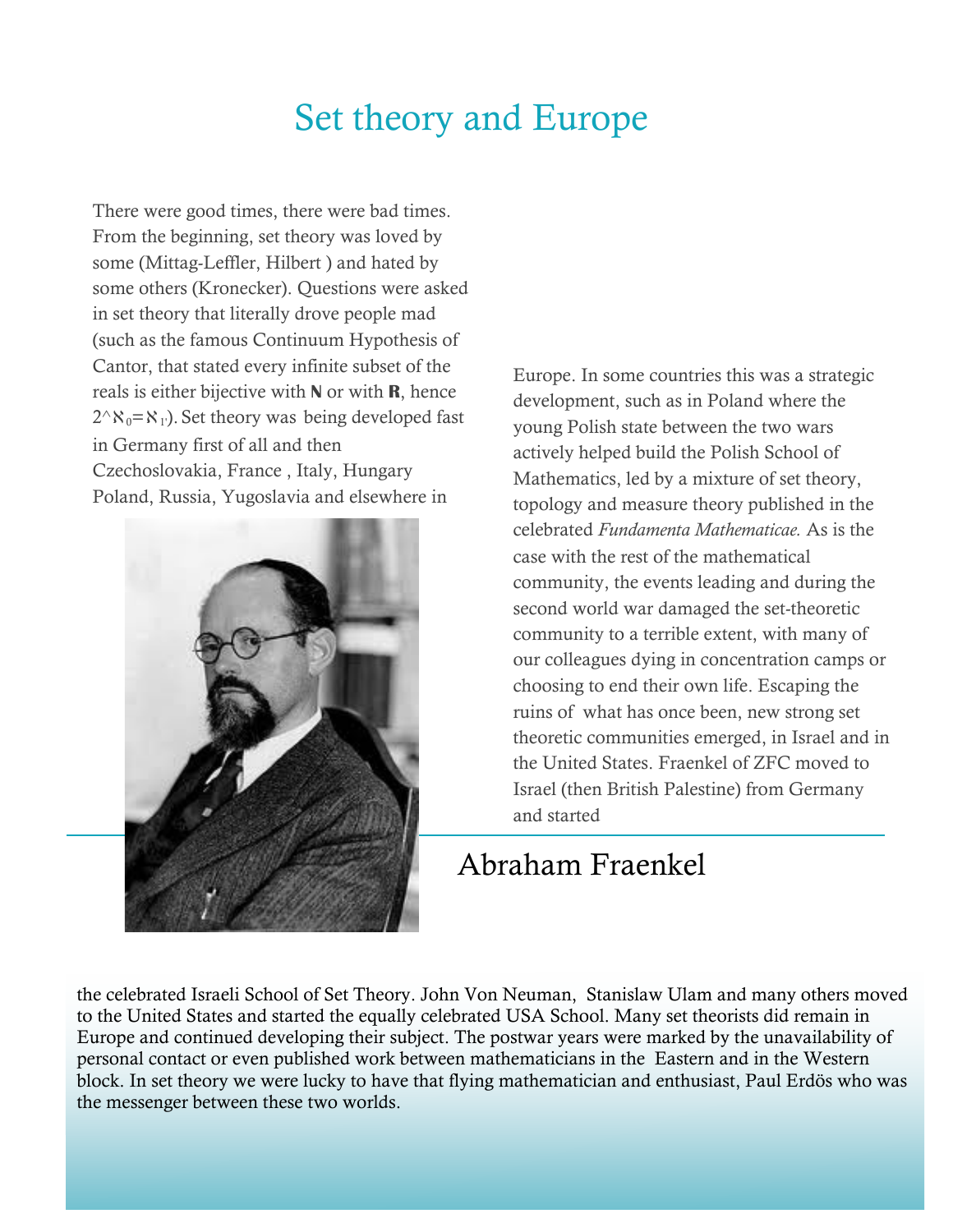## European Set Theory **Society**

In good times and in bad times, set theory has always existed in Europe and has remained active. Now are the good times. Since the end of the cold war there has been a tremendous increase in the set theoretic activities in Europe, with new centres developing in various countries and old centres flourishing.



#### The INFTY logo



Young Set Theory, Bonn 2011

To give an indication of the image of set theory among young people, a yearly conference called "Young Set Theory" attracts every year about 70 top Ph.D. students. European Science Foundation has funded a large research network called INFTY (2009-2014), led by set theorists in collaboration with other logicians and philosophers. Whole research centres are focused on set theory, such as the Kurt Goedel Research Centre in Vienna.

Nevertheless, we feel that the set theoretic community could become even stronger if we build on the strengths of the community in Europe. Set theory has a very multicultural and diverse history and ambitions and it was in the view of this that we founded the European Set Theory Society. This organisation aims to represent

> all set theorists, not only European, and any set theorist is welcome to join. We have a modest joining fee of 20 euros a year, free for students, unemployed and retired members of the community. Our society has actions and it has dreams. We are called European Set Theory Society because our